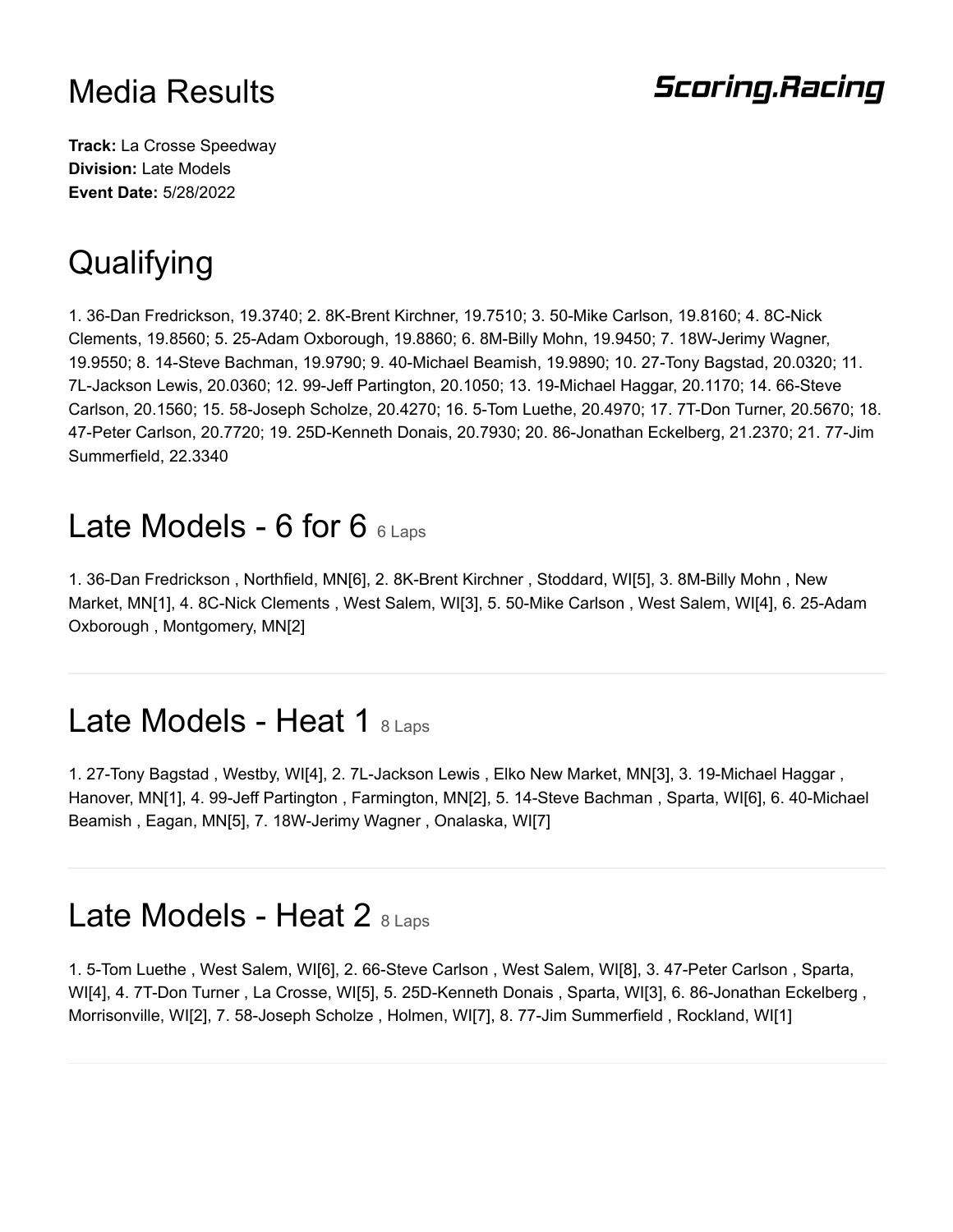### Late Models - A-Feature 25 Laps

1. 14-Steve Bachman , Sparta, WI[5], 2. 27-Tony Bagstad , Westby, WI[3], 3. 40-Michael Beamish , Eagan, MN[4], 4. 8M-Billy Mohn , New Market, MN[7], 5. 7L-Jackson Lewis , Elko New Market, MN[2], 6. 8K-Brent Kirchner , Stoddard, WI[11], 7. 8C-Nick Clements , West Salem, WI[9], 8. 18W-Jerimy Wagner , Onalaska, WI[6], 9. 50-Mike Carlson , West Salem, WI[10], 10. 5-Tom Luethe , West Salem, WI[16], 11. 66-Steve Carlson , West Salem, WI[14], 12. 25-Adam Oxborough , Montgomery, MN[8], 13. 19-Michael Haggar , Hanover, MN[13], 14. 99-Jeff Partington , Farmington, MN[1], 15. 7T-Don Turner , La Crosse, WI[17], 16. 86-Jonathan Eckelberg , Morrisonville, WI[20], 17. 25D-Kenneth Donais , Sparta, WI[19], 18. 47-Peter Carlson , Sparta, WI[18], 19. 36- Dan Fredrickson , Northfield, MN[12], 20. 58-Joseph Scholze , Holmen, WI[15], 21. 77-Jim Summerfield , Rockland, WI[21]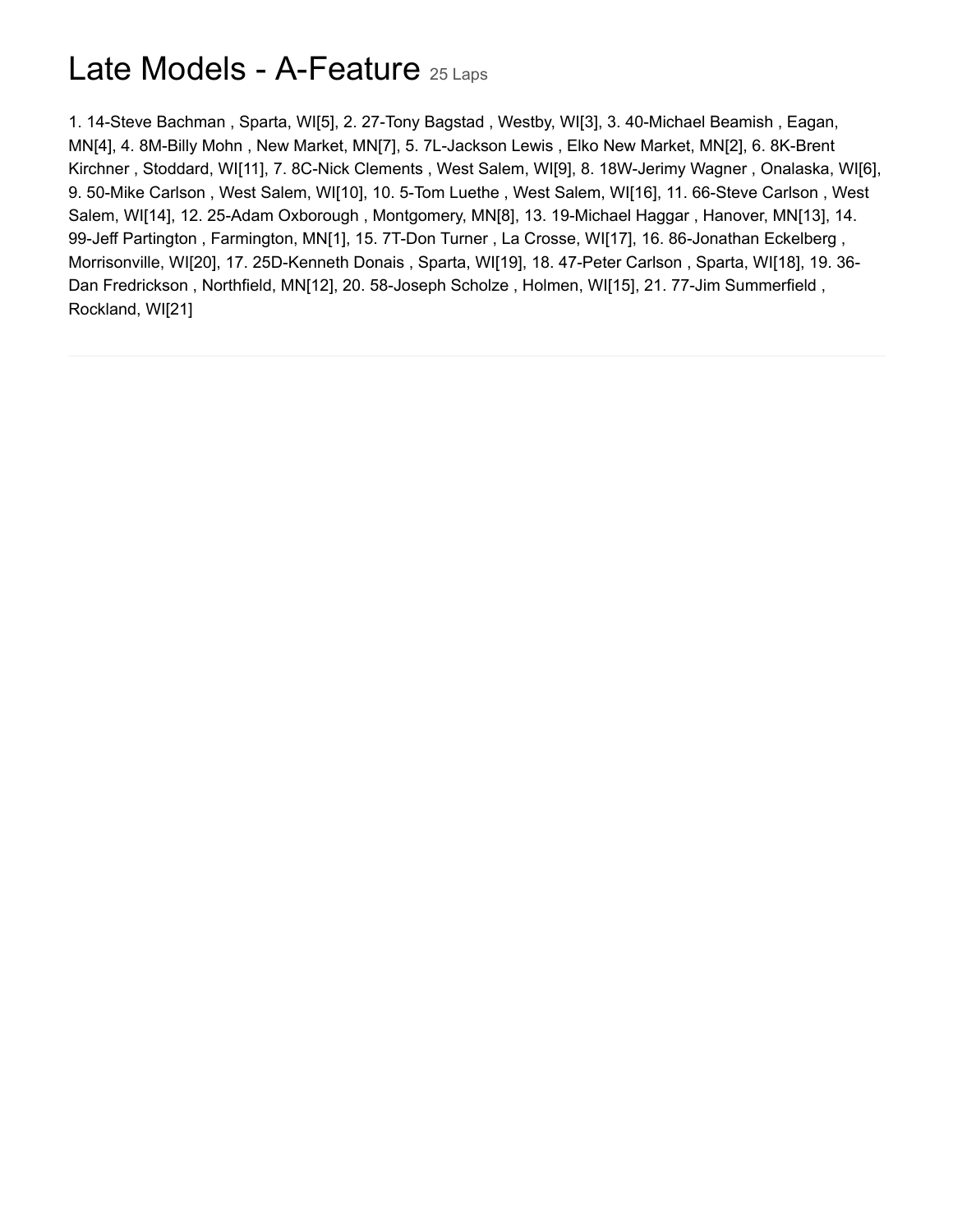# **Scoring.Racing**

**Track:** La Crosse Speedway **Division:** Novelty **Event Date:** 5/28/2022

# **Qualifying**

# **Novelty - Heat O Laps**

1. 77-Robert Stanfield , La Crosse, WI[1], 2. 13V-Jeff VonRuden , Sparta, WI[4], 3. 14-John Huebner , La Crosse, WI[2], 4. 89-Matthew Bornheimer , Holmen, WI[3], 5. 42-Chris Larson , La Crosse, WI[5], 6. 97-Brian Larson , La Crosse, WI[6], 7. 98-Keith Larson , La Crosse, WI[7], 8. 57-Jonathon Burbach , Winona , MN[8]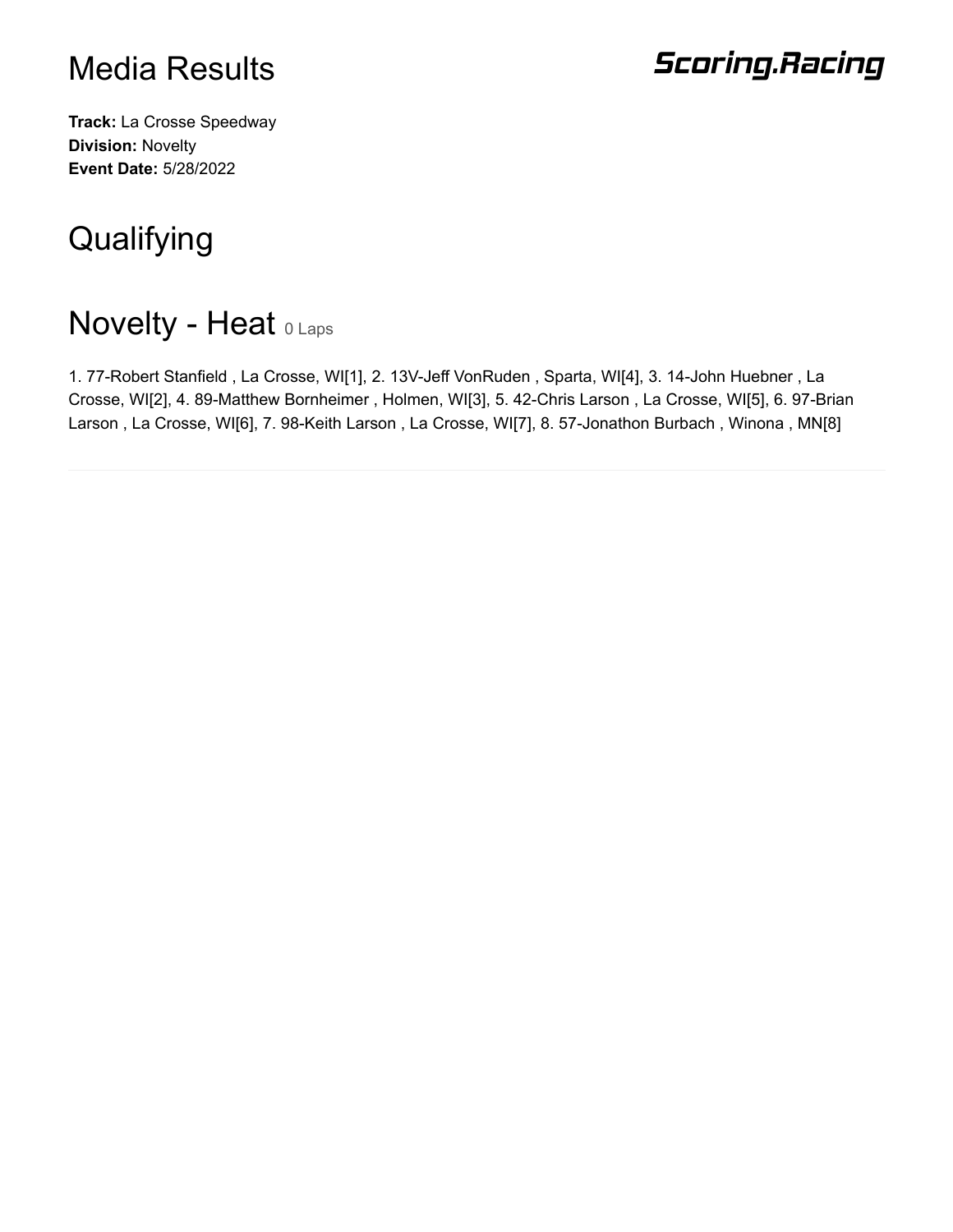# **Scoring.Racing**

**Track:** La Crosse Speedway **Division:** Sportsmen **Event Date:** 5/28/2022

# **Qualifying**

1. 28-Sam Niles, 22.0180; 2. 21S-Bill Schott, 22.0460; 3. 96-Andy Barney, 22.0461; 4. 75-Justin Berg, 22.0770; 5. 01-Dexter Malin, 22.5230; 6. 88O-Dan Osthoff, 22.7470; 7. 21X-Scott Mahlum, 22.7980; 8. 97-Bob Forte, 23.2780

#### Sportsmen - Dash 6 Laps

1. 21S-Bill Schott , La Crosse, WI[3], 2. 28-Sam Niles , Winona, MN[4], 3. 75-Justin Berg , Bangor, WI[1], 4. 96- Andy Barney , West Salem, WI[2]

#### Sportsmen - Heat 8 Laps

1. 97-Bob Forte , Winona, MN[1], 2. 88O-Dan Osthoff , La Crosse, WI[3], 3. 21X-Scott Mahlum , Onalaska, WI[2], 4. 01-Dexter Malin , La Crosse, WI[4]

# Sportsmen - A Feature 15 Laps

1. 28-Sam Niles , Winona, MN[8], 2. 97-Bob Forte , Winona, MN[7], 3. 21S-Bill Schott , La Crosse, WI[6], 4. 75- Justin Berg , Bangor, WI[4], 5. 96-Andy Barney , West Salem, WI[5], 6. 88O-Dan Osthoff , La Crosse, WI[2], 7. 21X-Scott Mahlum , Onalaska, WI[1]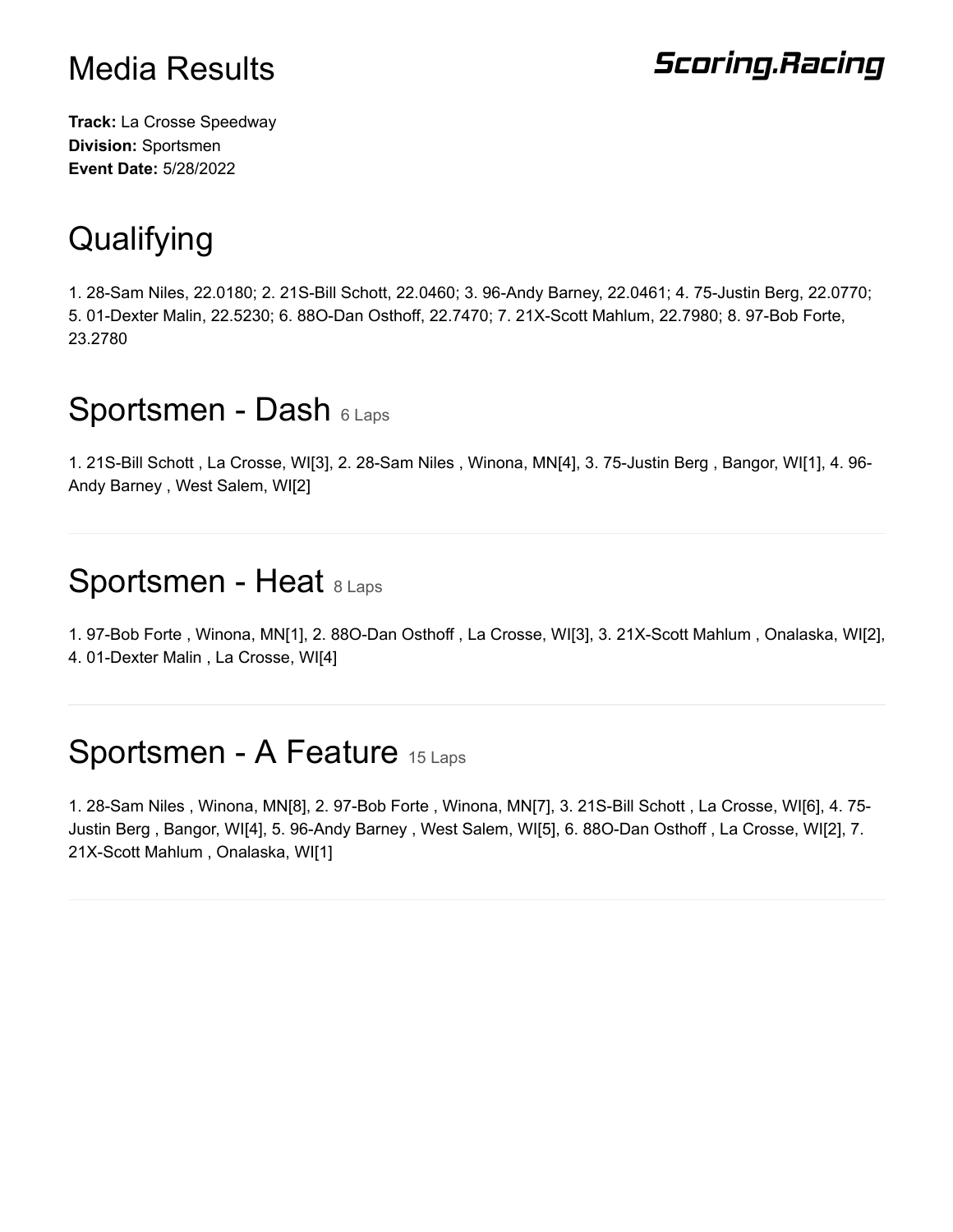## **Scoring.Racing**

**Track:** La Crosse Speedway **Division:** Hornets **Event Date:** 5/28/2022

# **Qualifying**

1. 80-Rob Schleifer, 15.8240; 2. 33S-Lester Stanfield, 15.8410; 3. 12-Ben Thurk, 15.9480; 4. 25-Kristopher Berg, 15.9670; 5. 32-Joseph Johnson, 16.0190; 6. 10-Jaydin Schock, 16.0780; 7. 4C-Matthew Carpenter, 16.1840; 8. 77-Robert Stanfield, 16.2600; 9. 96-Keanna Barney, 16.5620; 10. 75-Carter Horstman, 16.6990; 11. 12H-Matt Heim, 16.7470; 12. 3/4-Nick Hadler, 16.7890; 13. K9-John Clauson, 16.8480; 14. 13-Christopher Lofquist, 17.0910; 15. 13V-Jeff VonRuden, 17.3710

## Hornets - Dash 6 Laps

1. 32-Joseph Johnson III, Holmen, WI[2], 2. 10-Jaydin Schock , La Crosse, WI[1], 3. 25-Kristopher Berg , Ettrick, WI[3], 4. 33S-Lester Stanfield , La Crosse, WI[5], 5. 12-Ben Thurk , La Crosse, WI[4], 6. 80-Rob Schleifer , Onalaska , WI[6]

#### Hornets - Heat 1  $_{8 \text{ Laps}}$

1. K9-John Clauson , La Crosse, WI[4], 2. 12H-Matt Heim , Lewiston, MN[6], 3. 77-Robert Stanfield , La Crosse, WI[9], 4. 13V-Jeff VonRuden , Sparta, WI[2], 5. 96-Keanna Barney , West Salem, WI[8], 6. 3/4-Nick Hadler , Inver Grove Heights, MN[5], 7. 75-Carter Horstman , Bangor, WI[7], 8. 13-Christopher Lofquist , Prior Lake, MN[3], 9. 17-Damian Swenson , Sparta, WI[1]

#### Hornets - Heat 2 8 Laps

1. 4C-Matthew Carpenter , Galesville, WI[8], 2. 22-Christopher Christen , Onalaska, WI[7], 3. 11B-Shawn Breese , Sparta, WI[2], 4. 74-Kyle Cottone , La Crosse, WI[6], 5. 24-Justin Iverson , Eagan, MN[5], 6. 7-Abigail Knaack , Onalaksa , WI[3], 7. 66-Marshall Rinartz , Centuria, WI[1], 8. 21-Jacob Iverson , West Salem, WI[4]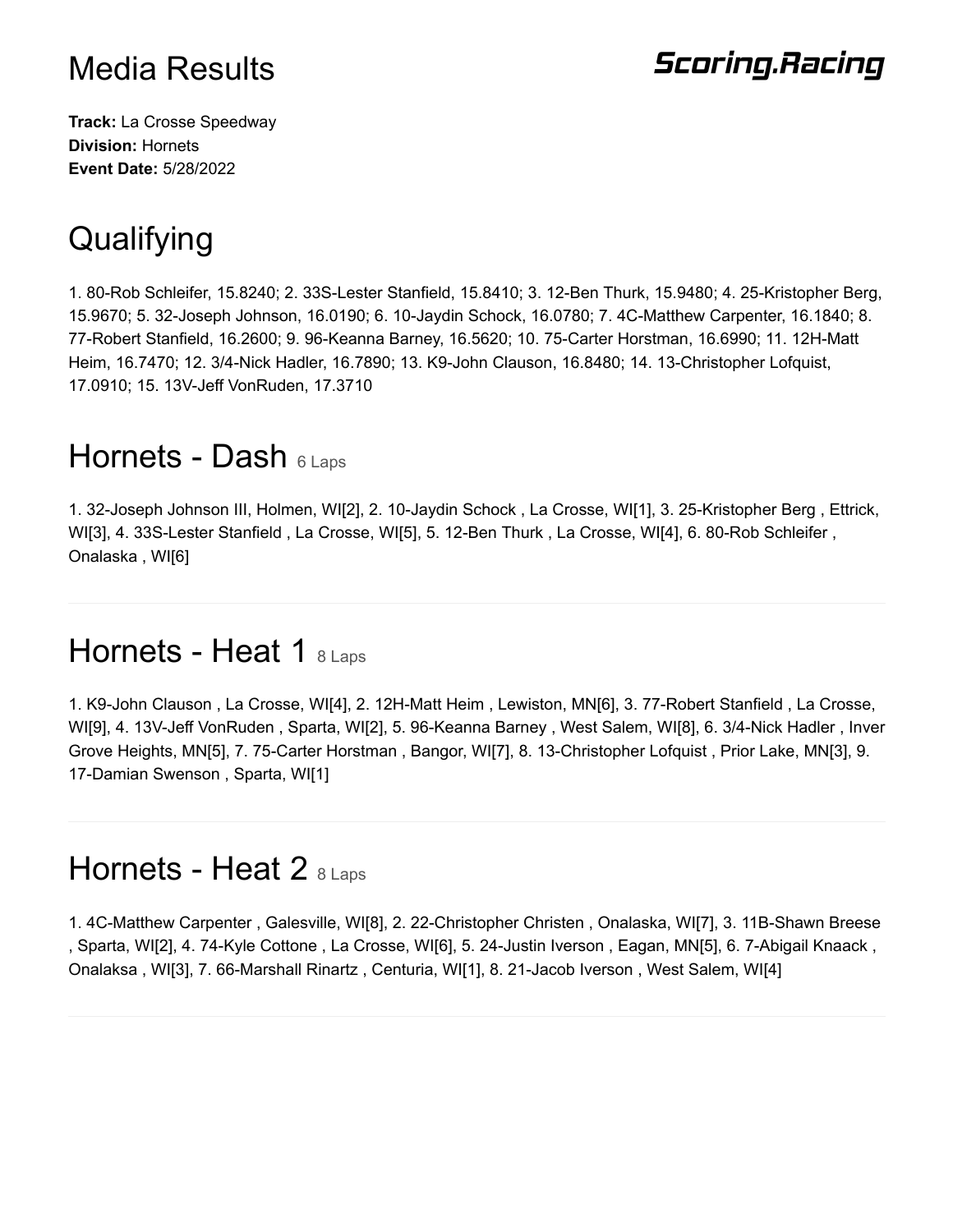## Hornets - A Feature 15 Laps

1. 33S-Lester Stanfield , La Crosse, WI[15], 2. 32-Joseph Johnson III, Holmen, WI[13], 3. 25-Kristopher Berg , Ettrick, WI[12], 4. 77-Robert Stanfield , La Crosse, WI[9], 5. K9-John Clauson , La Crosse, WI[4], 6. 12H-Matt Heim , Lewiston, MN[6], 7. 10-Jaydin Schock , La Crosse, WI[11], 8. 22-Christopher Christen , Onalaska, WI[22], 9. 96-Keanna Barney , West Salem, WI[8], 10. 75-Carter Horstman , Bangor, WI[7], 11. 11B-Shawn Breese , Sparta, WI[19], 12. 74-Kyle Cottone , La Crosse, WI[21], 13. 7-Abigail Knaack , Onalaksa , WI[20], 14. 13V-Jeff VonRuden , Sparta, WI[2], 15. 3/4-Nick Hadler , Inver Grove Heights, MN[5], 16. 17-Damian Swenson , Sparta, WI[1], 17. 24-Justin Iverson , Eagan, MN[18], 18. 4C-Matthew Carpenter , Galesville, WI[10], 19. 66-Marshall Rinartz , Centuria, WI[17], 20. 12-Ben Thurk , La Crosse, WI[16], 21. 80-Rob Schleifer , Onalaska , WI[14], 22. 13-Christopher Lofquist , Prior Lake, MN[3]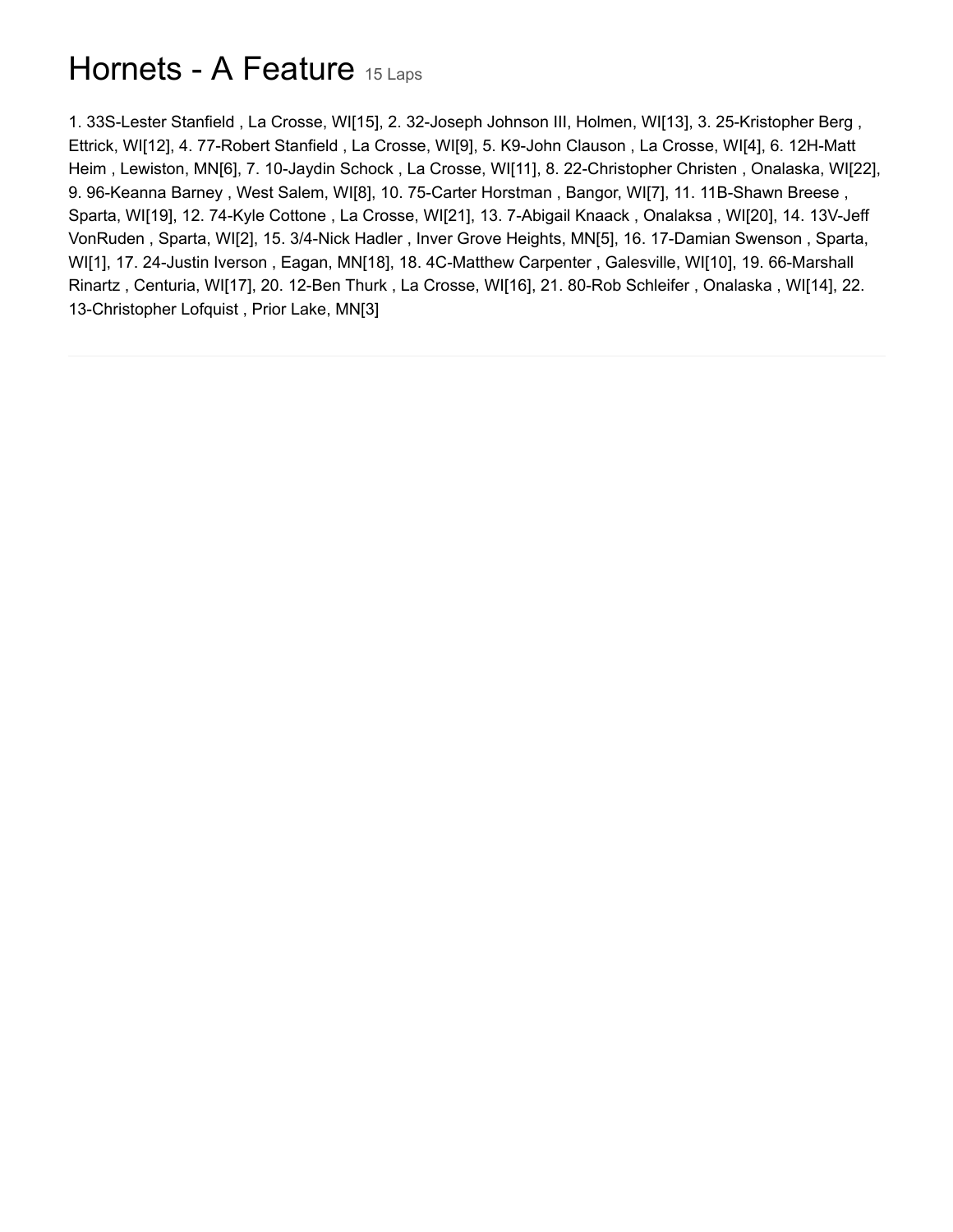# **Scoring.Racing**

**Track:** La Crosse Speedway **Division:** Street Stocks **Event Date:** 5/28/2022

# **Qualifying**

1. 14-John Huebner, 16.3170; 2. 42-Chris Larson, 16.3210; 3. 90-Matt Moore, 16.4420; 4. 12-Al Bartels, 16.4440; 5. 88-Ryan Stanfield, 16.5830; 6. 94-Steve Brasda, 16.6430; 7. 98-Keith Larson, 16.6710; 8. 4-Tim Murphy, 16.8640; 9. 97-Brian Larson, 17.0460; 10. 27-Alex Liebsch, 17.3480; 11. 08-Kreg Miller, 17.3530; 12. 57-Jonathon Burbach, 17.3640; 13. 74-Bernie Lucey, 17.4080; 14. 89-Matthew Bornheimer, 17.5580; 15. 39C-Matthew Cleveland, 17.8150; 16. 54-Nathan Myhre, 18.0110; 17. 3-Zachary Morgan, 18.1370; 18. 18V-Blake VonRuden, 18.7240

#### Street Stocks - Heat 1 8 Laps

1. 12-Al Bartels , Tomah , WI[3], 2. 90-Matt Moore , Tomah, WI[4], 3. 14-John Huebner , La Crosse, WI[6], 4. 42- Chris Larson , La Crosse, WI[5], 5. 88-Ryan Stanfield , La Crosse, WI[2], 6. 94-Steve Brasda , Osseo, WI[1]

#### Street Stocks - Heat 2 8 Laps

1. 27-Alex Liebsch , Winona, MN[3], 2. 98-Keith Larson , La Crosse, WI[6], 3. 4-Tim Murphy Sr, Tomah , WI[5], 4. 08-Kreg Miller , La Crosse, WI[2], 5. 97-Brian Larson , La Crosse, WI[4], 6. 57-Jonathon Burbach , Winona , MN[1]

## Street Stocks - Heat 3 8 Laps

1. 39C-Matthew Cleveland , La Crosse, WI[4], 2. 3-Zachary Morgan , Tomah, WI[2], 3. 89-Matthew Bornheimer , Holmen, WI[5], 4. 74-Bernie Lucey , Holmen, WI[6], 5. 18V-Blake VonRuden , Sparta, WI[1], 6. 91-Peter Thompson , Hixton, WI[7], 7. 54-Nathan Myhre , Westby, WI[3]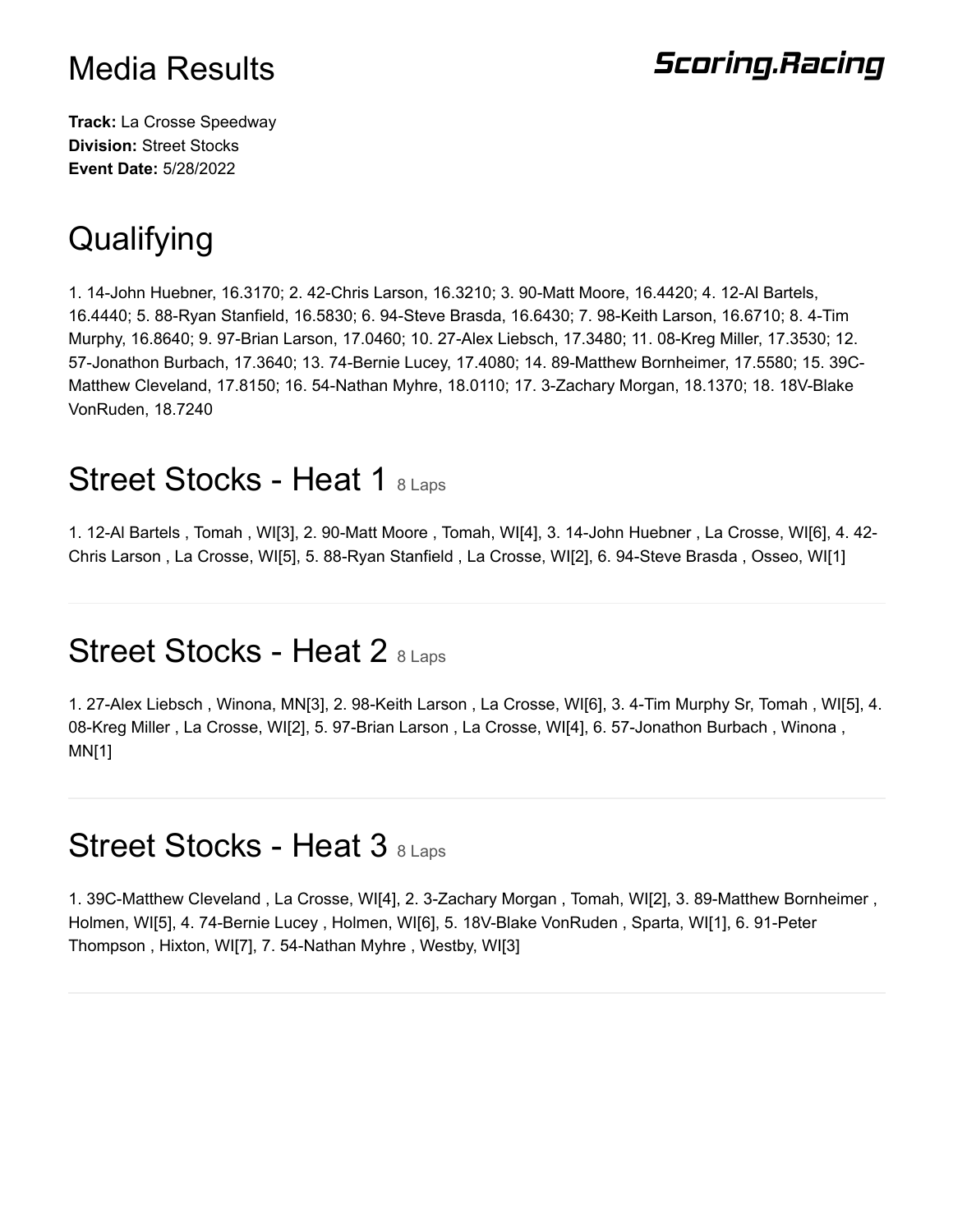### Street Stocks - Feature 15 Laps

1. 27-Alex Liebsch , Winona, MN[6], 2. 4-Tim Murphy Sr, Tomah , WI[8], 3. 90-Matt Moore , Tomah, WI[16], 4. 98- Keith Larson , La Crosse, WI[13], 5. 12-Al Bartels , Tomah , WI[11], 6. 74-Bernie Lucey , Holmen, WI[3], 7. 14- John Huebner , La Crosse, WI[15], 8. 91-Peter Thompson , Hixton, WI[19], 9. 88-Ryan Stanfield , La Crosse, WI[10], 10. 97-Brian Larson , La Crosse, WI[7], 11. 94-Steve Brasda , Osseo, WI[9], 12. 57-Jonathon Burbach , Winona , MN[4], 13. 89-Matthew Bornheimer , Holmen, WI[14], 14. 08-Kreg Miller , La Crosse, WI[5], 15. 18V-Blake VonRuden , Sparta, WI[18], 16. 3-Zachary Morgan , Tomah, WI[17], 17. 54-Nathan Myhre , Westby, WI[1], 18. 42-Chris Larson , La Crosse, WI[12], 20. 39C-Matthew Cleveland , La Crosse, WI[2]